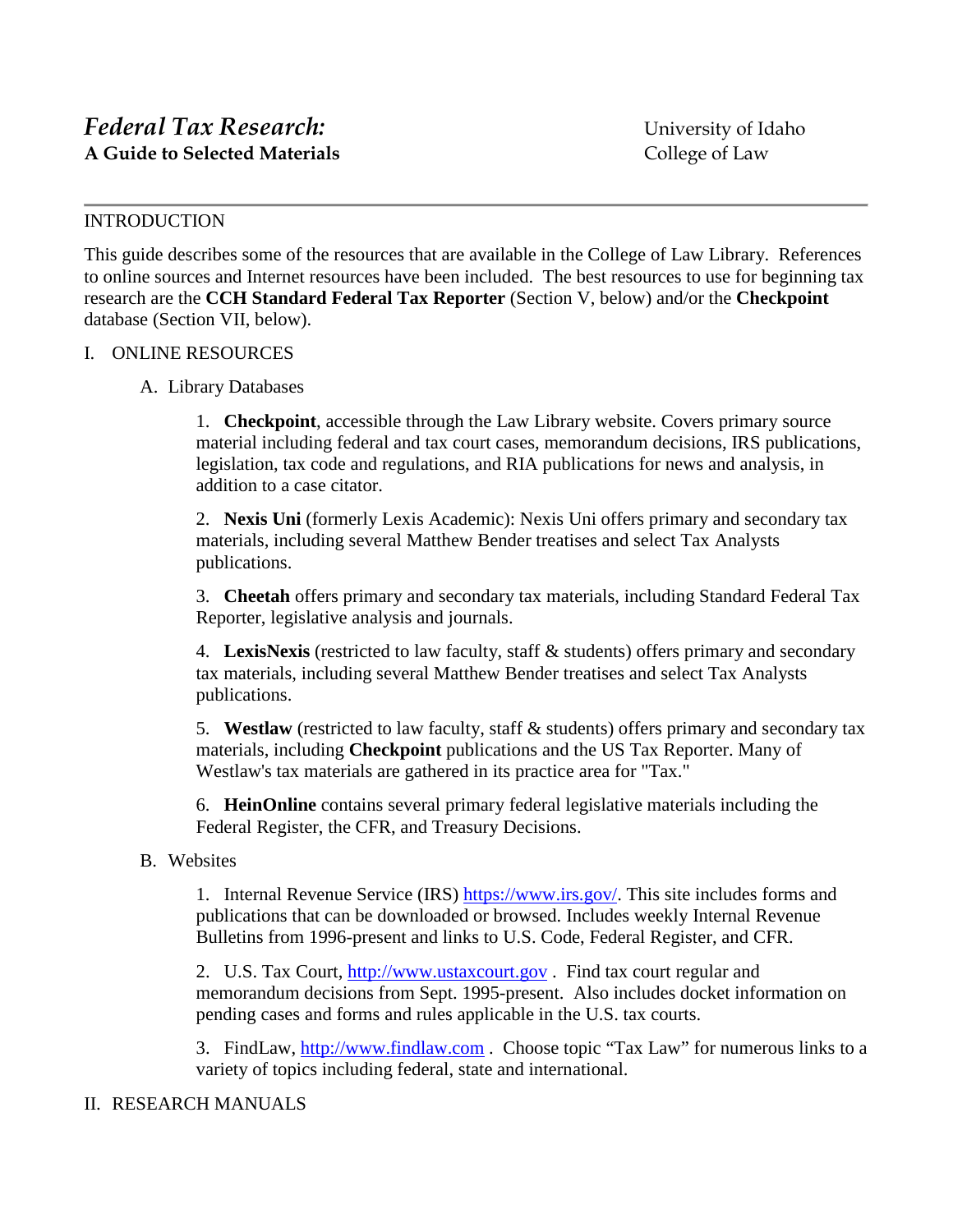A. Jacobstein, Fundamentals of Legal Research, Chapter 26 "Federal Tax Research." (RESERVE KF240.J3 2015)

B. Hazelton, Specialized Legal Research: guide to Materials and Techniques, Chapter 3 "Federal Income Taxation." (REFERENCE KF240.S6912)

III. LEGISLATION (Title 26 of the United States Code)

A. Annotated Codes: United States Code Annotated (USCA) and United States Code Service (USCS). (Main Floor)

B. Loose-leaf Service: CCH Standard Federal Tax Reporter. (REFERENCE KF6271.C5)

IV. INTERNAL REVENUE SERVICE ADMINISTRATIVE MATERIALS:

Most IRS administrative materials and regulations are published in the weekly Internal Revenue Bulletin (IRB) and the annual Internal Revenue Cumulative Bulletin (CB) (KF6282.A2 I53). The Law Library owns the CB in print from 1919-2005 and the IRB in print from 2003-2012.

A. Regulations:

1. Recently proposed and adopted regulations are called Treasury Decisions (T.D.), published in the Federal Register (Main Floor, current only) and Internal Revenue Bulletin.

2. Subject arrangements of IRS regulations: Code of Federal Regulations, Title 26 (Main Floor, current only) and CCH Standard Federal Tax Reporter (REFEREENCE KF6271.C5).

B. Revenue Ruling (Rev.Rul.), a ruling of general interest applying the law to a particular factual pattern:

1. Internal Revenue Cumulative Bulletin (KF6282.A2I53)

C. Private Letter rulings (P.L.R.), used to understand I.R.S. policy on particular issues:

1. IRS Letter Rulings Reporter (CCH) (Library has through 1995, KF6271.C45).

D. Revenue Procedures, official statements concerning I.R.S. practices and procedures:

1. Internal Revenue Cumulative Bulletin (KF6282.A2I53), and CCH Standard Federal Tax Reporter (REFERENCE KF6271.C5).

E. IRS Forms:

1. Reproducible Federal Tax Forms (RESERVE KF6301.A47), and Tax Management IRS Forms (RESERVE KF6289.A1 T35).

- F. IRS Publications:
	- 1. Taxpayer Information Publications (KF6301.A33.S45).
	- 2. Internal Revenue Manual (REFERENCE KF6301.A329 U55)

# V. FEDERAL COURT DECISIONS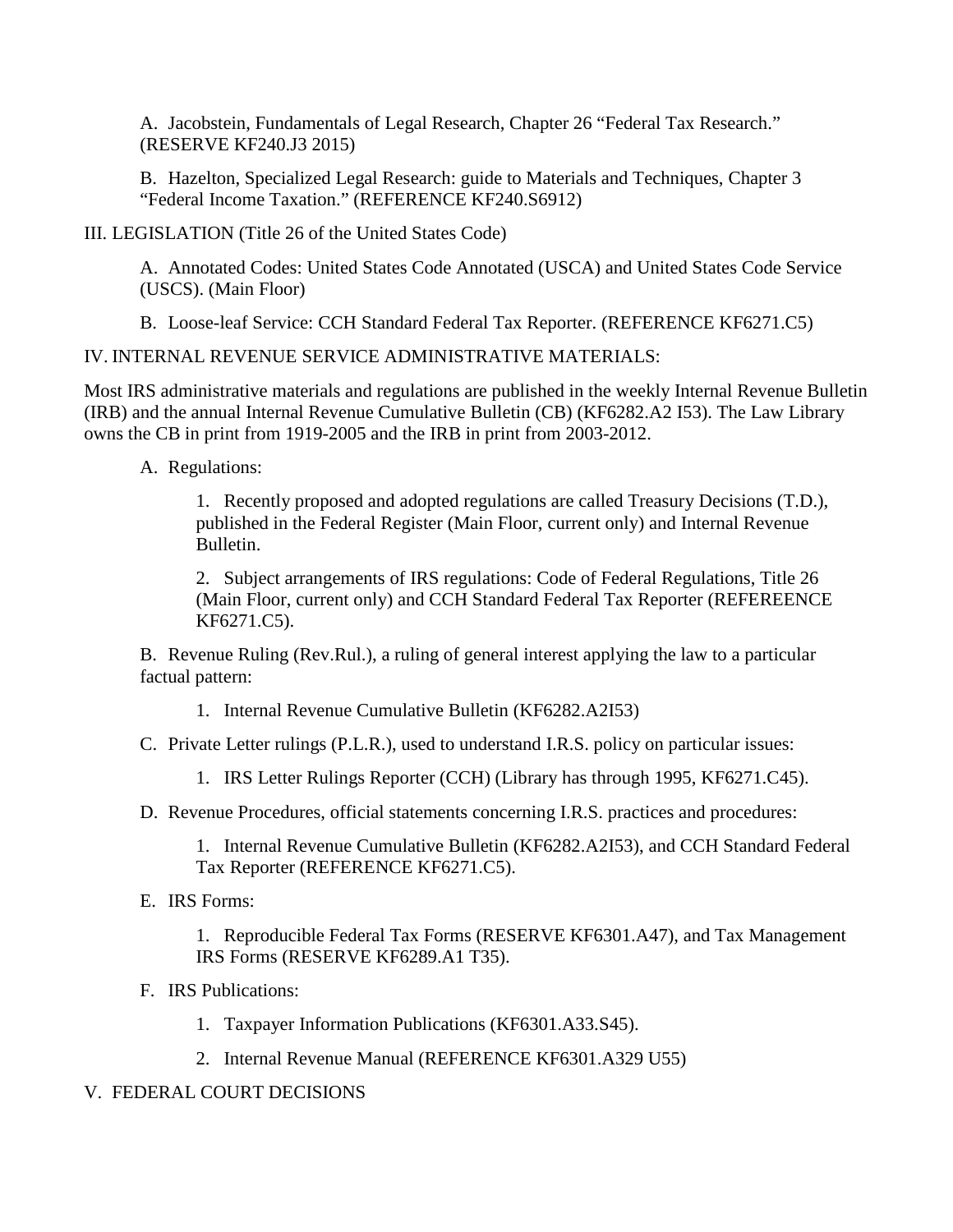A. United State Tax Court:

1. Regular Decisions, disputes involving interpretations of the Code: U.S. Tax Court Reports (KF6324.A555).

2. Memorandum Decisions, disputes involving facts in dispute: Tax Court Memorandum Decisions (KF6271.C3). The Law Library has TCM Decisions through 1995.

B. Other Courts: tax related cases of the U.S. Supreme Court, the U.S. District Courts and the U.S. Courts of Appeal, and the U.S. Court of Claims are reprinted in U.S. Tax Cases (CCH) (KF6271.C2) and American Federal Tax Reports (Prentice-Hall) (KF6271.P6), in addition to the West Reports covering these courts.

- C. Case Citators:
	- 1. Standard Federal Tax Reporter Citator (CCH) (REFERENCE KF6271.C5)

## VI. LOOSE-LEAF TREATISES

A. CCH Standard Federal Tax Reporter (REFERENCE KF6271.C5): This is arranged in the same order as Title 26 of the U.S. Code. Following each code section is the full text of related regulation as well as proposed and pending regulations. Also included are references to cases and IRS pronouncements (regulations, revenue rulings, letter rulings, etc). The publisher provides explanations of statutes and regulations. There are detailed indexes and comprehensive finding tables.

B. Tax Management Portfolios: U.S. Income Series (BNA) (RESERVE KF6289.A1 T35). Softbound portfolios cover narrow areas of tax law in great depth and include a Detailed Analysis section, a Working Papers section and Bibliography and References section. Also available through the Law Library website via BNA Library.

#### VII. LEGISLATIVE HISTORIES – GUIDES

A. Jacobstein, Fundamentals of Legal Research, Chapter 26 "Federal Tax Research." (RESERVE KF240.J3 2015)

B. Hazelton, Specialized Legal Research: guide to Materials and Techniques, Chapter 3 "Federal Income Taxation." (REFERENCE KF240.S6912)

C. Lang, Researching Tax Legislative History, 80 Law Libr. J. 633 (1988), available on HeinOnline:

[http://heinonline.org/HOL/Page?public=false&handle=hein.journals/llj80&collection=journals&](http://heinonline.org/HOL/Page?public=false&handle=hein.journals/llj80&collection=journals&id=651)  $id = 651$ .

## VIII. COMMON TAX CITATIONS

| <b>Reporter</b>                 | Abbreviation | <b>Example Citation</b> |
|---------------------------------|--------------|-------------------------|
| United States Tax Court Reports | T.C.         | 22 TC 522               |
| KF6324.A555                     |              |                         |